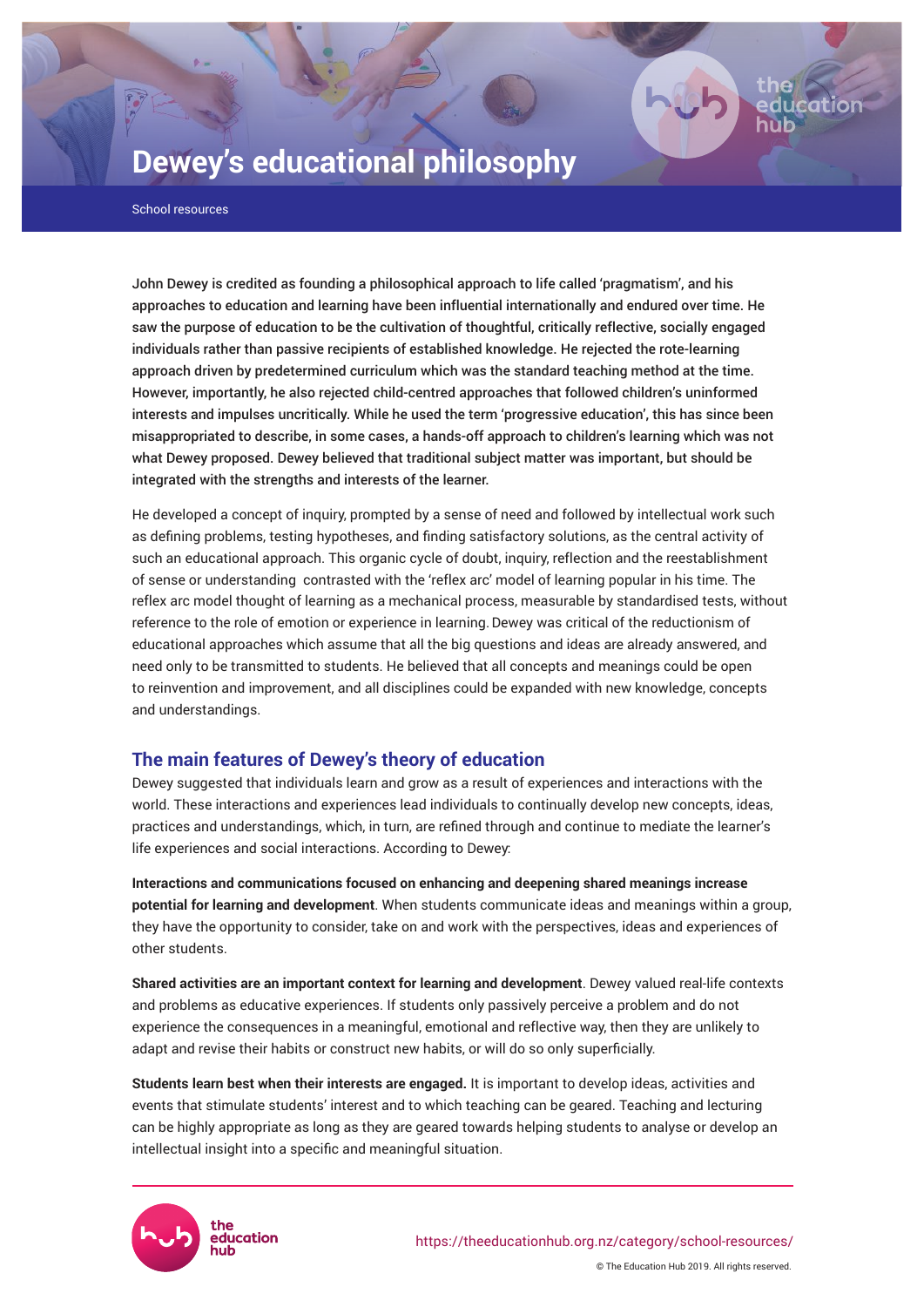**Learning always begins with a student's emotional response,** which spurs further inquiry. Dewey advocated for what he called 'aesthetic' experiences: dramatic, compelling, unifying or transforming experiences in which students feel enlivened and absorbed.

**Students should be engaged in active learning and inquiry.** Rather than teach students to accept any seemingly valid explanations, education ought to give students opportunities to discover information and ideas by their own effort in a teacher-structured environment, and to put knowledge to functional use by defining and solving problems, and determining the validity and worth of ideas and theories. As noted above, this does not preclude explicit instruction where appropriate.

**Inquiry involves students in reflecting intelligently on their experiences in order to adapt their habits of action**. Experience should involve what Dewey called 'transaction': an active phase, in which the student does something, as well as a phase of 'undergoing', where the student receives or observes the effect that their action has had. This might be as simple as noticing patterns when adding numbers, or experimenting to determine the correct proportions for papier mâché.

**Education is a key way of developing skills for democratic activity**. Dewey was positive about the value of recognising and appreciating differences as a vehicle through which students can expand their experiences, and open up to new ways of thinking rather than closing off to their own beliefs and habits.

# **What empirical evidence is there for this philosophy in practice?**

While there is no direct evidence that Dewey's approach improves student outcomes, Dewey's theory of students' learning aligns with current theories of education which emphasise how individuals develop cognitive functioning by participating in sociocultural practices', and with empirical studies examining the positive impact of interactions with peers and adults<sup>2</sup> on students' learning. Quantative research also underlines a link between [heightened engagement](https://theeducationhub.org.nz/an-introduction-to-engagement-in-educational-settings/) and children's learning outcomes, with strategies such as making meaningful connections to students' home lives and encouraging student ownership of their learning found to increase student engagement<sup>3</sup>. A few empirical studies which examined the effectiveness of aesthetic experiences for students confirmed that students experienced those lessons as more meaningful, compelling and connected than a comparison group<sup>4</sup>.

## **Dewey's influence on teaching practice**

Dewey's theory has had an impact on a variety of educational practices including individualised instruction, problem-based and integrated learning, dialogic teaching, and critical inquiry. Dewey's ideas also resonate with ideas of teaching as inquiry.

## **Individualised instruction**

Dewey's ideas about education are evident in approaches where teaching and learning are designed to be responsive to the specific needs, interests, and cultural knowledge of students. Teachers therefore learn about students and their motivating interests and desires in order to find subject matter, events and experiences that appeal to students and that will provoke a need to develop the knowledge, skills and values of the planned curriculum. Students are encouraged to relate learning to their lives and experiences.

#### **Problem-based learning and integrated learning approaches**

Dewey's principles of learning are evident also in problem-based learning and project approaches to learning. These approaches begin with a practical task or problem which is complex, comprehensive, multi-layered, collaborative, and involves inquiry designed to extend students' knowledge, skills and understandings. Problem-based learning should:



© The Education Hub 2019. All rights reserved.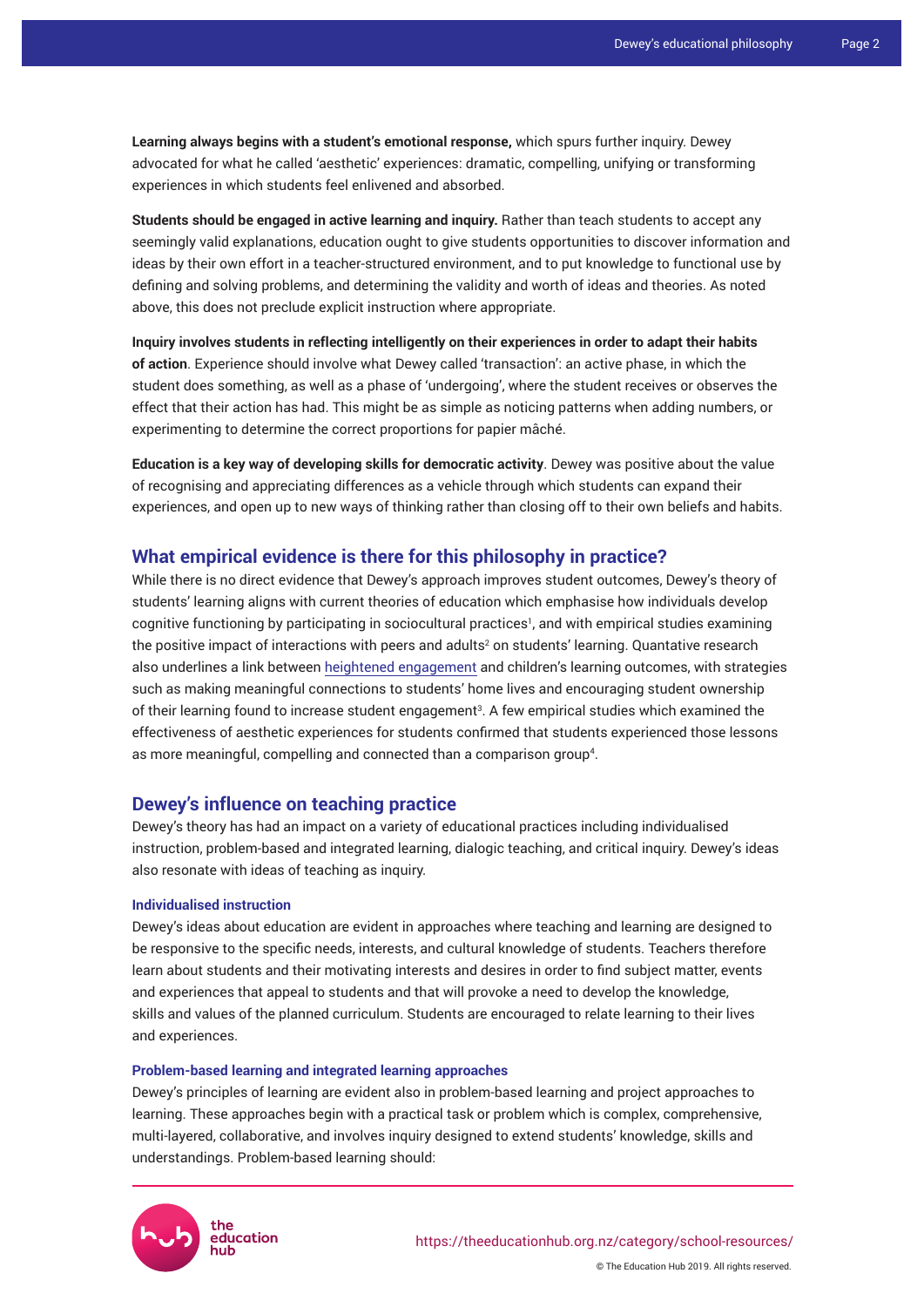- start by supporting students to intellectualise exactly what the problem is
- encourage controlled inquiry by helping students to develop logical hypotheses (rather than depending on their habits of thinking to jump to conclusions), for example, by connecting or disconnecting ideas they already have encountered
- encourage students to revise their theories and reconstruct their concepts as their inquiry unfolds.

### **Student engagement**

Dewey's theory has also been extended to the problem of enhancing student engagement. Some strategies that have been found to increase student engagement and that align with Dewey's concept of aesthetic experiences include:

- engaging students in deeper perception going beyond the simple recognition of objects to look carefully at colours, lines and textures, question perceptions, and use new understandings to perceive things in new ways
- building intellectual, sensory, emotional or social connections to a topic, such as connecting to the topic of space travel through intellectual connections to the concepts of speed, power and force, sensory connections to the sounds, fire and vibrations, and emotional or social connections to the feelings of astronauts involved
- encouraging risk-taking, such as suggesting a calculation, or experimenting to make papier mâché
- encouraging sensory exploration
- using a theme or metaphor to illuminate powerful ideas and to produce a sense of wonder, imagination and anticipation, such as 'rocks have a story to tell'
- provoking anticipation with evocative materials or suggestive situations, enabling students to unravel a mystery rather than follow a recipe.

Engagement can be heightened when students have ownership of their learning, for example, by being engaged in curriculum planning and cooperatively build curriculum themes, or by selecting a topic to research rather than being assigned a topic. Students can take responsibility for judging the value, significance and meaning of their experiences as well as next steps.

## **Dialogic teaching**

Dialogic teaching emphasises the importance of open student dialogue and meaning-making for learning, and builds on Dewey's ideas about the importance of communication and social interaction. In this approach, students are encouraged to form habits of careful listening and thoughtful speaking: for example, they might be discouraged from raising their hand to speak in a lesson, as that action triggers anticipatory thought rather than full attention to the current speaker. Attention is paid to issues of power, privilege and access that may hinder open dialogue.

#### **Critical inquiry**

Dewey's approach to education is evident in curricula focused on critial thinking skills in which students engage in intellectual reflection and inquiry, critique, test and judge knowledge claims, make connections, apply their understandings in a range of different situations, and go into depth, rather than be given quick answers or rushed through a series of content. Dewey's philosophy of education highlights the importance of imagination to drive thinking and learning forward, and for teachers to provide opportunities for students to suspend judgement, engage in the playful consideration of possibilities, and explore doubtful possibilities.